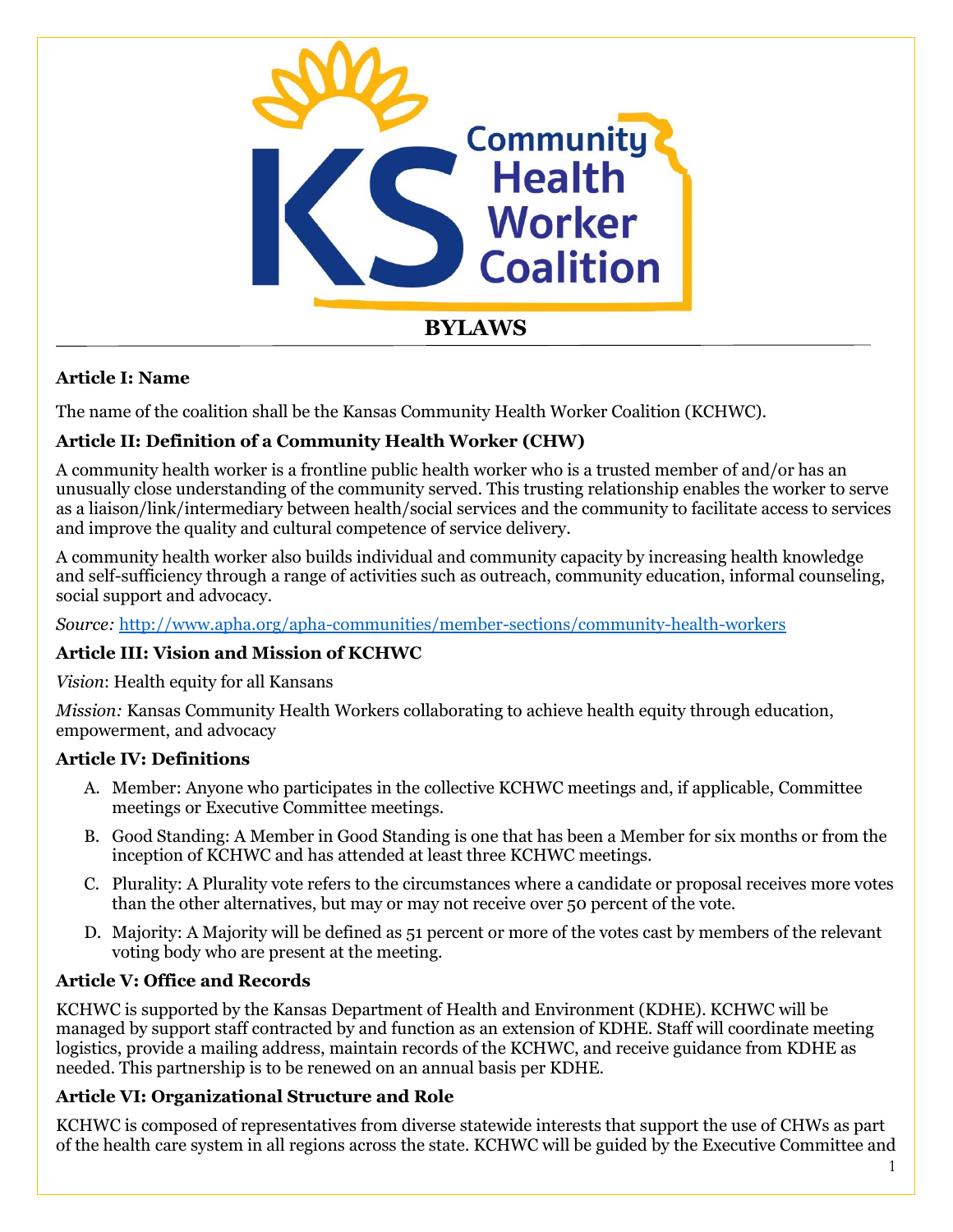supported by three Committees. The role of KCHWC is to share information, take action on the work of the committees, and identify the issues for the Committees to address.

- A. The Executive Committee will provide guidance on the operation of KCHWC and assure the progress of KCHWC. Activities include but are not limited to setting goals for KCHWC, monitoring workflow, supporting logistical details by working collaboratively with KDHE and contracted staff, making day-today decisions to maintain progress toward goals, and electing Executive Committee Members, Committee Co-Chairs, and Regional CHW Forum Co-Chairs.
	- i. The duties of the Executive Committee include, but are not limited to: (1) approving committee work plans, (2) oversight of the committees, and (3) fostering equality among all committees. At any time, the Executive Committee may create or form new committees and/or work groups as needed. The KC Regional CHW Collaborative acts independently but in partnership with the KCHWC.
	- ii. The Executive Committee shall be comprised of: two KCHWC Co-Chairs, two Advocacy Committee Co-Chairs, two Education Committee Co-Chairs, two Symposium Committee Co-Chairs, one Kansas City Regional CHW Collaborative Advisor, one regional representative from each of the seven regions (Kansas City Metropolitan Region, North Central Kansas, Northeast Region, Northwest Region, South Central Region, Southeast Region, and Southwest Region), two KDHE representatives, and support staff. There will be 15 voting members of the Executive Committee.
- B. In addition to the Executive Committee, KCHWC will have three standing Committees: Advocacy, Education, and Symposium. These Committees will meet regularly, or as recommended by the Executive Committee, to advance the goals of KCHWC. The Executive Committee shall provide guidance and approval of any products or documents produced by the Committee or ad hoc work groups. The collective KCHWC membership will not vote on these products or documents but will be given the opportunity to make comments and recommendations to the committee members.
- C. The seven Regional CHW Forums will be open to all CHWs that work in the state of Kansas and will support their networking to share resources, problem-solve challenges experienced, learn from one another and from outside resources, and provide input and feedback to guide the work of KCHWC. The regions are defined using the Kansas Homeland Security Regional Councils as listed and shown in the figure below: Kansas City Regional CHW Forum, North Central Regional CHW Forum, Northeast Regional CHW Forum, Northwest Regional CHW Forum, South Central Regional CHW Forum, Southeast Regional CHW Forum, and Southwest Regional CHW Forum. (The KC Regional CHW Forum will abide by the bylaws of the KC Regional CHW Collaborative.)



Source: "Kansas Homeland Security Regional Councils." Kansas Adjutant General's Department. 2017. Accessed June 28, 2017. [http://www.kansastag.gov/KSHLS.asp?PageID=303.](http://www.kansastag.gov/KSHLS.asp?PageID=303)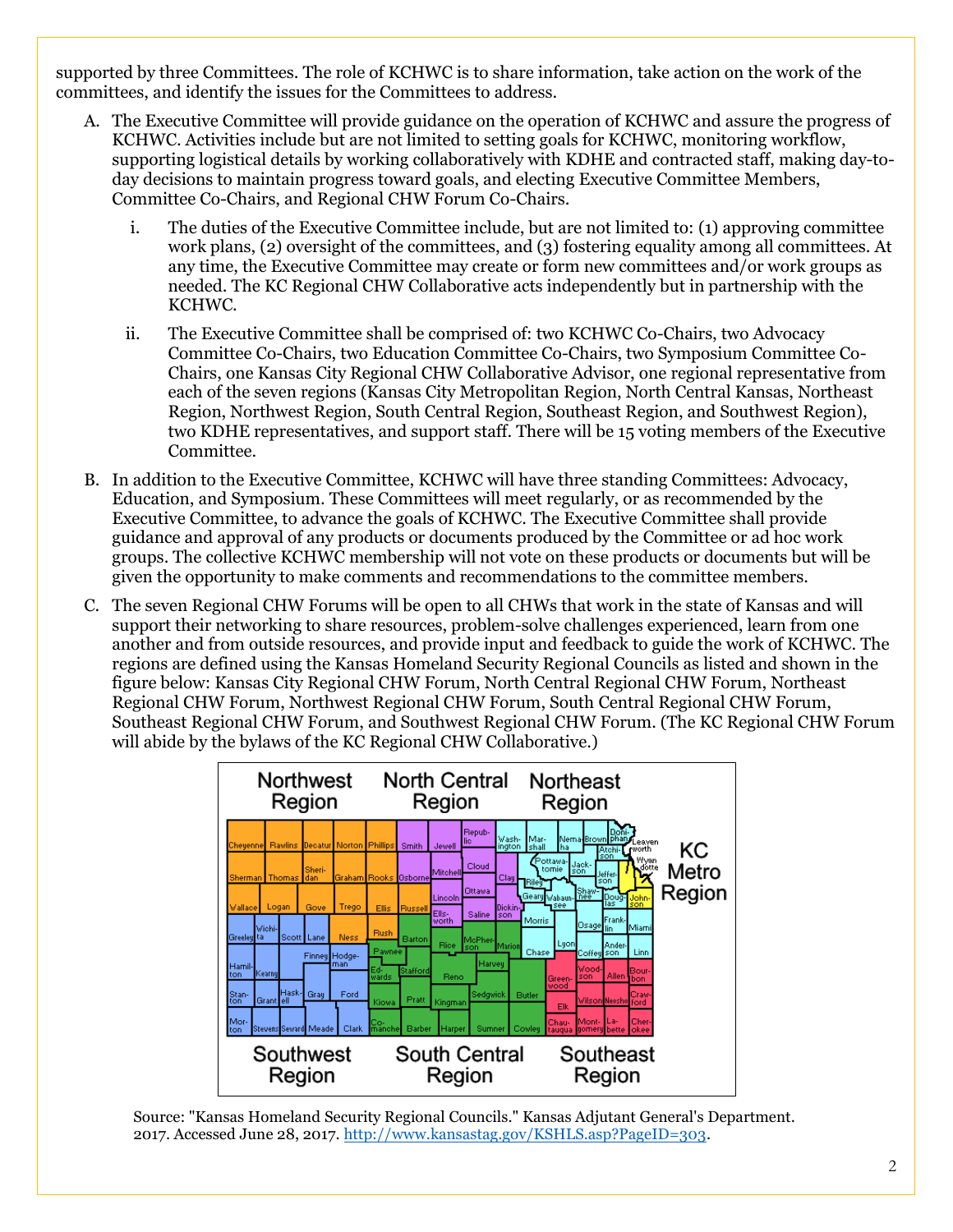See Appendix A for the organizational structure.

## **Article VII: Officers**

- A. KCHWC Co-Chairs: KCHWC members shall elect two Co-Chairs, one representing an advocate of CHWs (e.g., educator, researcher, etc.) and one representing a CHW who works in Kansas. The KCHWC C0-Chairs shall be elected by a Plurality vote at the annual KCHWC meeting and shall share two-year terms of 24 months. The two co-chairs will have staggered terms with one co-chair being elected in an even-numbered year and the other co-chair being elected in an odd-numbered year. For the very first set of co-chairs, allowances with regard to term length will be made to establish staggered terms. KCHWC may be re-elected and may serve a maximum of one additional term (up to 48 months).
	- i. KCHWC Co-Chairs shall chair the KCHWC meetings and Executive Committee meetings with administrative support from KDHE and contracted staff. They shall conduct all general, special and emergency meetings of KCHWC, and represent KCHWC at the state meetings.
	- ii. In the event that one of KCHWC Co-Chair positions or a Committee Co-Chair position becomes vacant, the Membership will elect a Member from the appropriate position (CHW/advocate) to serve the unexpired term. The individual elected to serve the unexpired term shall be eligible for re-election. Any Member in Good Standing from the appropriate position may be nominated to serve as Co-Chair.
- B. Executive Committee: The Executive Committee will serve a two-year term of 24 months:
	- i. The Executive Committee elections shall be made so that 50 percent of the positions are elected in an even numbered year and 50 percent are elected in an odd numbered year. The Executive Committee will confirm any additional Executive Committee Members by a Plurality vote. These additional members will include those identified in Article VI-A. Nominees for Coalition Co-Chairs shall be drawn from the group of current committee co-chairs. In the event that no current committee co-chairs are interested in the position, the executive committee will make a call for nominations to the general members, and select nominees who have experience with the history of the coalition. These nominees will then be voted on. In addition, KDHE representatives will be part of the Executive Committee will be staff from KDHE and those chosen by KDHE to provide staff support.
	- ii. Executive Committee Members may be re-elected to serve one additional term of 24 months or two years.
	- iii. In the event that an Executive Committee position becomes vacant, the Executive Committee shall elect a Member in Good Standing by a Plurality vote to serve the unexpired term. The Executive Committee may consider individual circumstances regarding absences and make exceptions by Plurality vote.
- C. Committee Co-Chairs: Committee Members shall nominate a Committee Co-Chair and forward their nominations to support staff who will then confirm that the member is in Good Standing. The nominees will be forwarded to the Executive Committee, which shall confirm by the nominees by Majority vote. Committee Co-Chairs must be Members in Good Standing. This Good Standing status will be confirmed by support staff prior to the Executive Committee confirmation. Committee Co-Chairs may be reelected for one additional term, pending verification of their Good Standing status by support staff.
- D. Regional CHW Forums: Regional CHW Forum Members shall nominate Co-Chairs, one representing a CHW in their region and one representing a CHW advocate (e.g., educator, researcher, etc.) in their region, which shall be confirmed by the Executive Committee by a Majority vote. The regions are defined using the Kansas Homeland Security Regional Councils as shown in the figure on page two. Regional CHW Forum Co-Chairs shall serve a one-year term of 24 months. The Regional CHW Co-Chairs may be re-elected to serve at least one additional term. The Regional CHW Forum Co-Chairs appointments shall be made so that one is elected in an even numbered year and one is elected in an odd numbered year.
- E. Regular Attendance: KCHWC Co-Chairs, Committee Co-Chairs, and Regional CHW Co-Chairs are expected to maintain regular attendance, and may not have more than two consecutive unexcused absences related to their Co-Chair or Chair positions in a 12-month period. The Executive Committee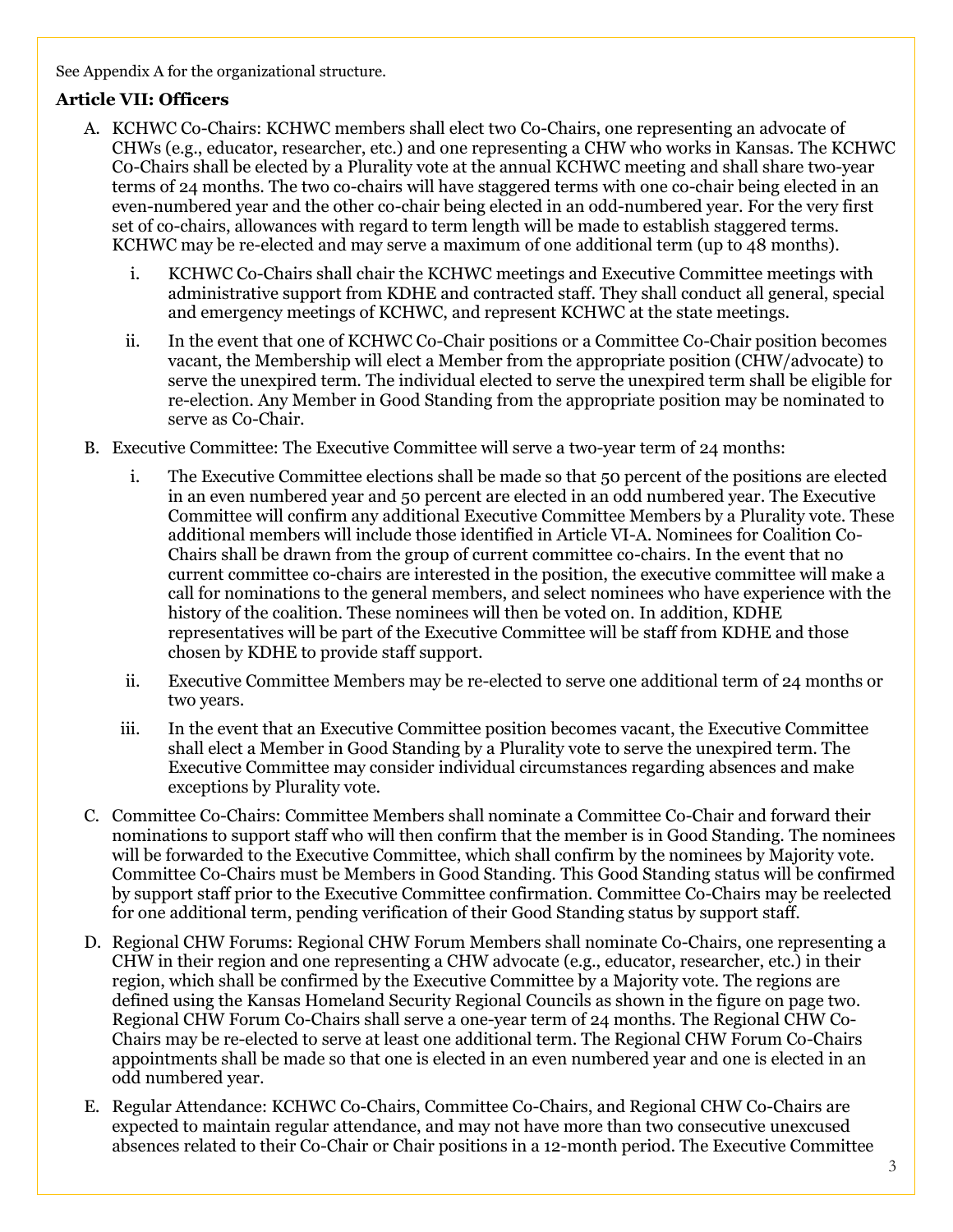will review KCHWC Co-Chair, Committee Co-Chair, and Regional CHW Forum Co-Chair positions and may make changes to positions as necessary based upon attendance.

### **Article VIII: Meetings and Committees**

- A. Meetings of KCHWC will be held at least quarterly and are open to the public. KCHWC will adopt a regular meeting schedule on an annual basis and post the information on the KCHWC website, following its construction. Special meetings may be called by the KCHWC Co-Chairs or a Committee Co-Chair with at least 48 hours' notice.
- B. There will be an Annual Meeting at the KS CHW Symposium at which elections for KCHWC Co-Chairs shall be held. The Executive Committee is responsible for collecting nominations pursuant to article 7B, prior to the annual meeting held at the Symposium.
- C. A written summary of KCHWC decisions made at regular meetings shall be maintained by KDHE. A summary shall include, at minimum, the date, time and place of the meeting, the names of all who are in attendance, the decisions reached and actions taken with motions and votes noted, and any other information as may be deemed necessary by the Co-Chairs.

## **Article IX: Terms of Membership**

- A. KCHWC: Anyone may participate in the KCHWC meetings and its Committees. There are no limits to the timeframe for participation.
- B. Executive Committee: A Member in Good Standing may be elected to the Executive Committee. The Executive Committee will be composed of the KCHWC Co-Chairs, Committee Co-Chairs, seven Kansas regional representatives, one advisor from Kansas City Regional CHW Collaborative, and representatives from KDHE and their contracted support staff. The Executive Committee will be chaired by the KCHWC Co-Chairs with assistance from support staff.
- C. Committees: Anyone who participates in the KCHWC may participate on a Committee. There are no limits to the timeframe for Committee participation.
- D. Regional CHW Forums: Any Community Health Worker who serves Kansans may participate in the Forum(s). Other interested parties may attend and observe the meetings. KDHE and contracted staff will provide administrative support to the Forum Co-Chairs.
- E. Regular Attendance: KCHWC Co-Chairs and Committee Co-Chairs are expected to maintain regular attendance and may not have more than two consecutive unexcused absences related to their Co-Chair or chair position in a 12-month period. The Executive Committee and support staff will review Co-Chair positions and may make changes to positions as necessary based upon attendances.

### **Article X: Amendments**

These bylaws may be amended at any time by a vote of at least two-thirds of the Executive Committee present at a regularly scheduled Committee meeting. A written copy of the proposed amendment to the Bylaws must be reviewed by the Executive Committee. The Executive Committee will be offered to the general KCHWC members for a minimum comment period of ten (10) days. Comments will be reviewed and discussed by the Executive Committee members and voted on at the next regularly scheduled meeting.

### **Article XI: Effective Date**

These bylaws shall be effective immediately upon the approval of the bylaws by a two-thirds Majority vote of the Executive Committee Members present.

Updated 10/02/2017